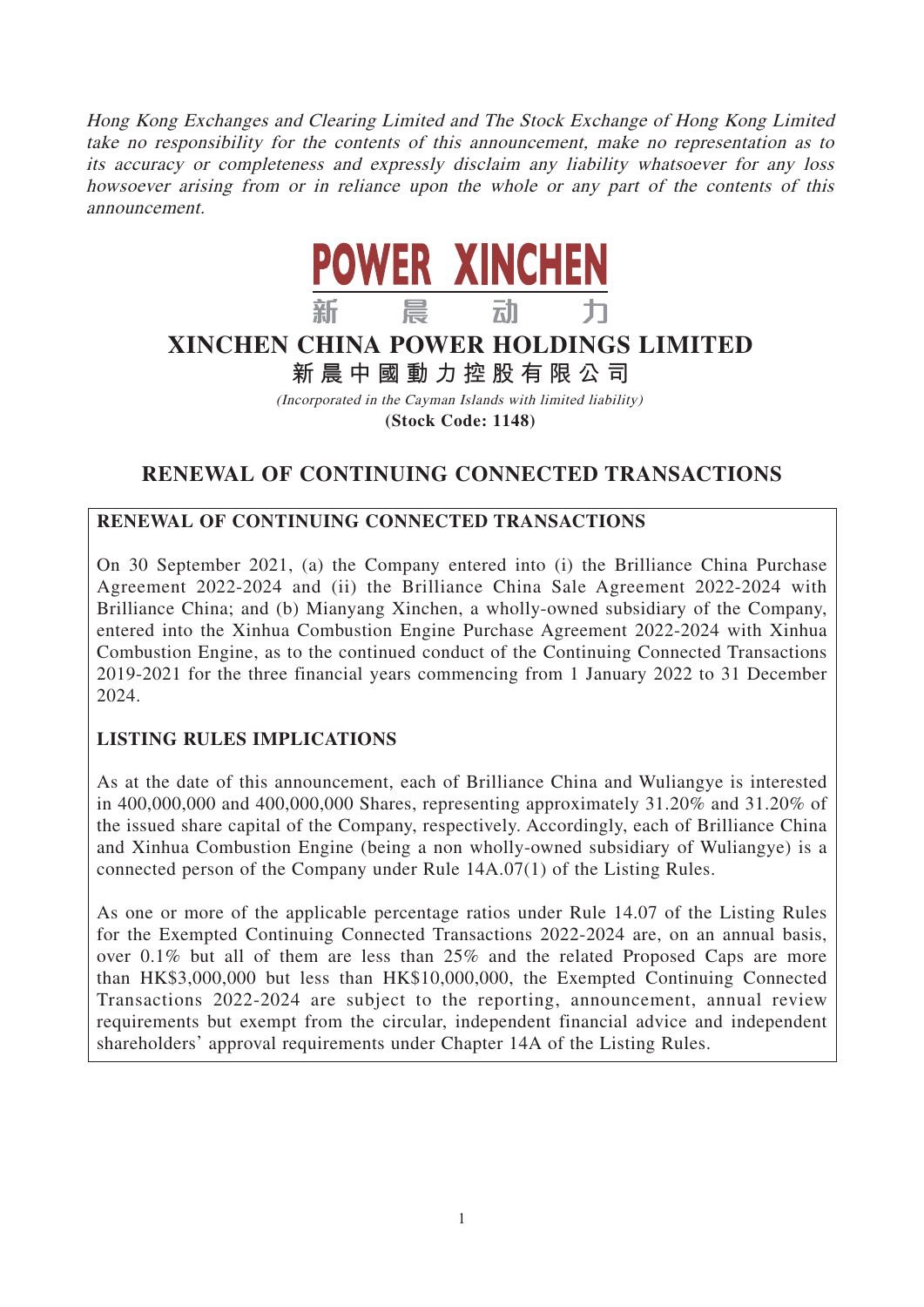As one or more of the applicable percentage ratios under Rule 14.07 of the Listing Rules for the Non-exempted Continuing Connected Transactions 2022-2024 are, on an annual basis, over 5% and the related Proposed Caps are more than HK\$10,000,000, the Non-exempted Continuing Connected Transactions 2022-2024 are subject to reporting, announcement, annual review and independent shareholders' approval requirements under Chapter 14A of the Listing Rules.

# **GENERAL**

The Independent Board Committee has been established to advise the Independent Shareholders as to (i) the Non-exempted Continuing Connected Transactions 2022-2024; and (ii) the related Proposed Caps.

The Independent Financial Adviser has been appointed to advise the Independent Board Committee and the Independent Shareholders in respect of (i) the Non-exempted Continuing Connected Transactions 2022-2024; and (ii) the related Proposed Caps.

A circular containing, amongst other things, details of the Non-exempted Continuing Connected Transactions 2022-2024 and the related Proposed Caps, the letter from the Independent Board Committee and the letter from the Independent Financial Adviser and a notice convening the Extraordinary General Meeting for the Independent Shareholders to consider and, if thought fit, approve (i) the Non-exempted Continuing Connected Transactions 2022-2024; and (ii) the related Proposed Caps, in accordance with the requirements of the Listing Rules, is expected to be despatched to the Shareholders on or before 25 October 2021.

# **I. RENEWAL OF CONTINUING CONNECTED TRANSACTIONS**

On 30 September 2021, (a) the Company entered into (i) the Brilliance China Purchase Agreement 2022-2024 and (ii) the Brilliance China Sale Agreement 2022-2024 with Brilliance China; and (b) Mianyang Xinchen, a wholly-owned subsidiary of the Company, entered into the Xinhua Combustion Engine Purchase Agreement 2022- 2024 with Xinhua Combustion Engine, as to the continued conduct of the Continuing Connected Transactions 2019-2021 for the three financial years commencing from 1 January 2022 to 31 December 2024.

# **A. Purchase of engine components from Brilliance China Group**

# **Background**

As stated in the 2018 Announcement, the Company and Brilliance China entered into the Brilliance China Purchase Agreement 2019-2021 for the purchase by the Group from Brilliance China Group of engine components for the production of the Group's products, which is going to expire on 31 December 2021. The Brilliance China Purchase Agreement 2022-2024 was entered into to renew the continuing connected transactions contemplated under the Brilliance China Purchase Agreement 2019-2021 for a further term of three years commencing from 1 January 2022 and ending on 31 December 2024.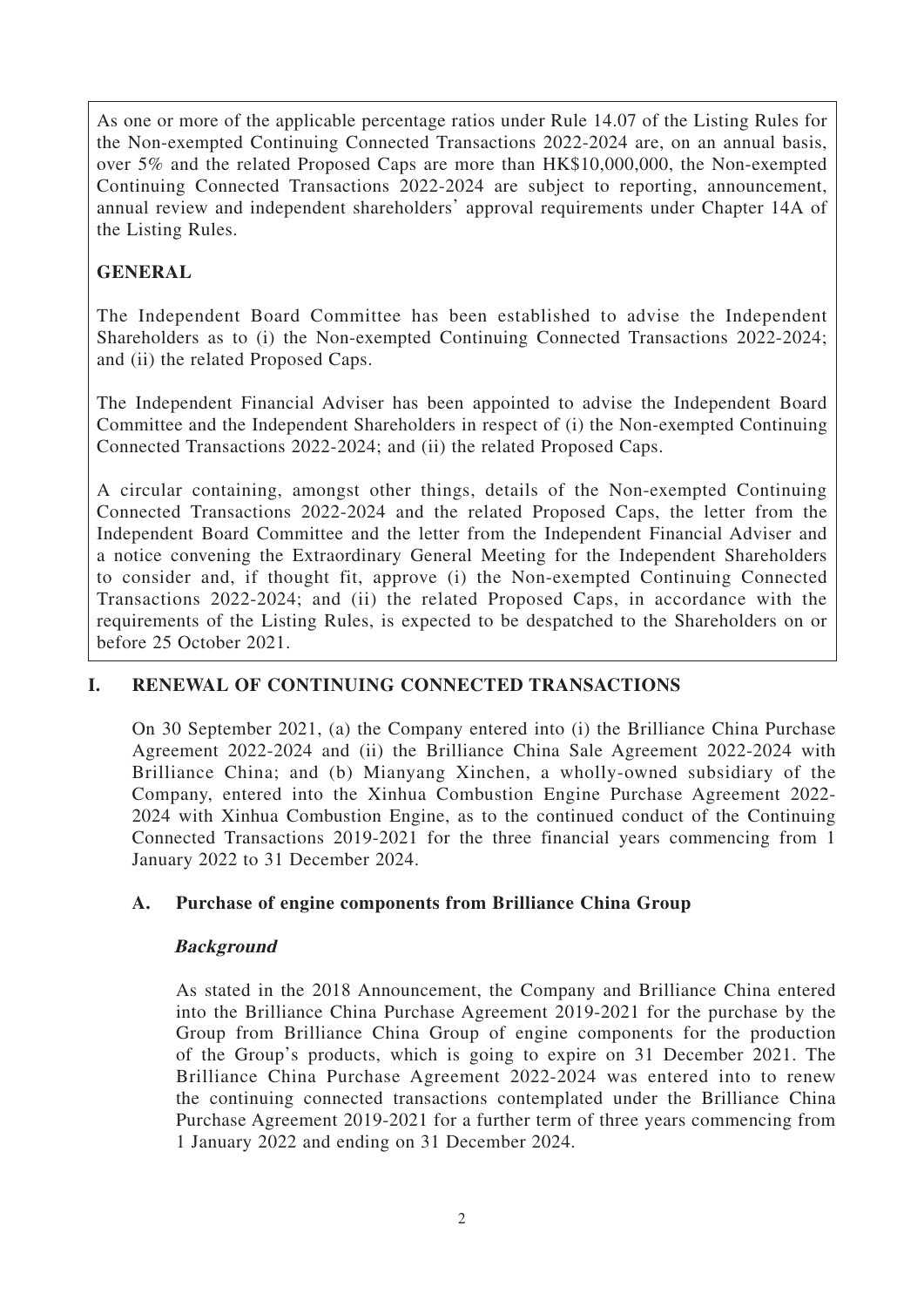#### Brilliance China Purchase Agreement 2022-2024

| Date                      |   | 30 September 2021                                                                                                                                                                                                                                                                                                                                                                                                                                                                                                         |
|---------------------------|---|---------------------------------------------------------------------------------------------------------------------------------------------------------------------------------------------------------------------------------------------------------------------------------------------------------------------------------------------------------------------------------------------------------------------------------------------------------------------------------------------------------------------------|
| Parties                   | ÷ | The Company, as the purchaser; and<br>(1)                                                                                                                                                                                                                                                                                                                                                                                                                                                                                 |
|                           |   | Brilliance China, as the seller<br>(2)                                                                                                                                                                                                                                                                                                                                                                                                                                                                                    |
| Term                      | ÷ | The Brilliance China Purchase Agreement 2022-2024<br>shall be for a term of three years commencing from 1<br>January 2022 and ending on 31 December 2024 (both<br>dates inclusive). Unless terminated prior to its expiry<br>date, the Brilliance China Purchase Agreement 2022-<br>2024 shall be renewable for an additional term of three<br>years subject to fulfillment of all necessary statutory<br>and regulatory requirements including but not limited<br>to any applicable requirement under the Listing Rules. |
| Nature of<br>transactions | ÷ | Pursuant to the agreement, the Group has agreed<br>to purchase various engine components (mainly<br>comprising intake and exhaust camshafts) from the<br>Brilliance China Group.                                                                                                                                                                                                                                                                                                                                          |
| Consideration             |   | The price for each purchase of engine components<br>from the Brilliance China Group is determined by<br>reference to the prevailing market price from time to<br>time.                                                                                                                                                                                                                                                                                                                                                    |

Pricing policy

Prevailing market price means the price at which the same type of products can be obtained from independent third party suppliers on normal commercial terms or better in the ordinary course of business. For the purpose of obtaining market prices, the Group will make reference to the price quotations obtained from independent third party suppliers for products of comparable quality, quantity and specifications. In any event, the terms of each purchase from the Brilliance China Group will be no less favourable than the terms which can be obtained from independent third party suppliers for purchasing products of comparable quality, quantity and specifications.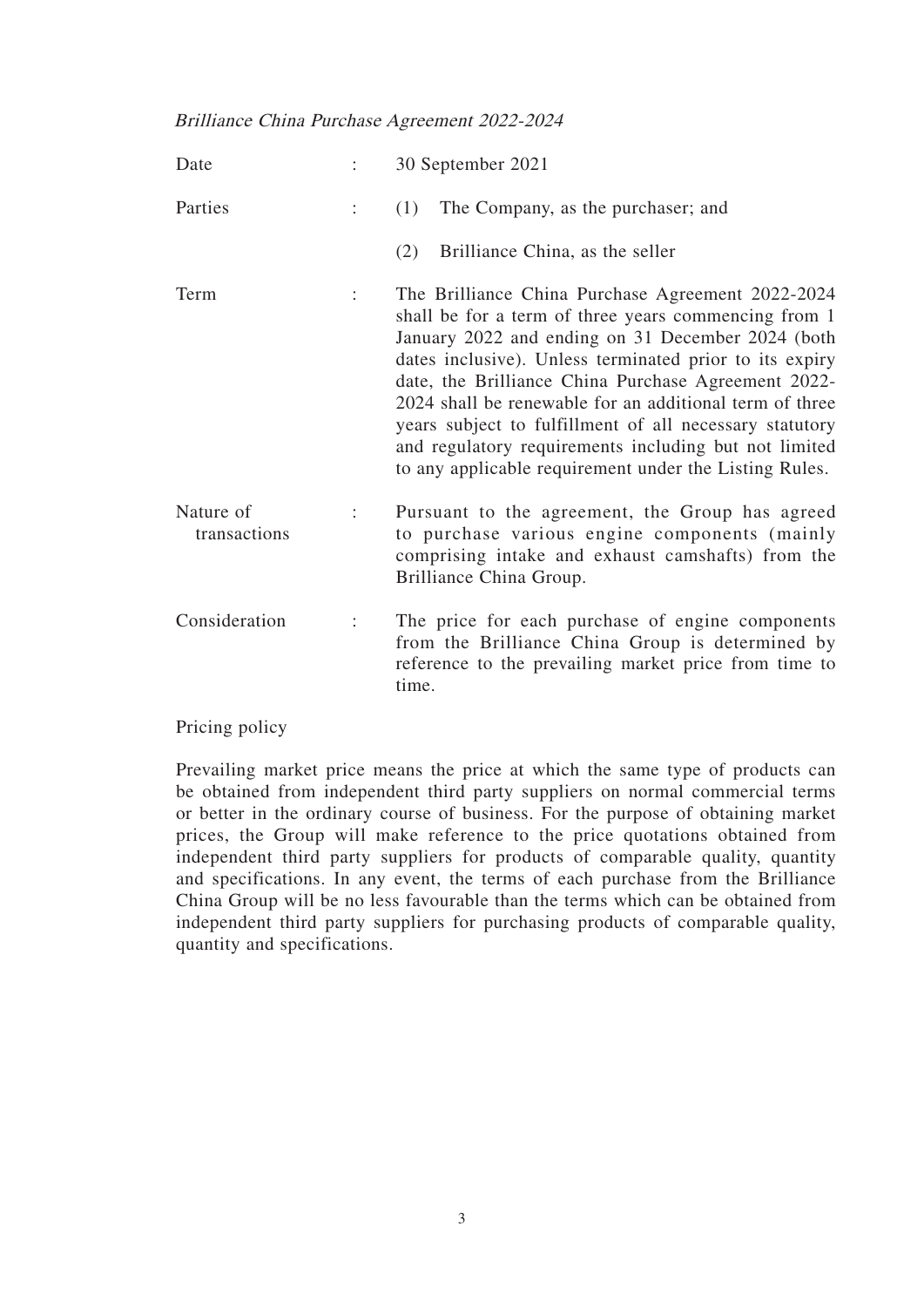For the purpose of seeking quotations, the Group provides sketches of the engine components it requires to potential suppliers (including both connected and independent third party suppliers). When the quotations are received, the procurement department of the relevant member of the Group will analyse the quotations with reference to, among others, cost of raw materials, labour cost, manufacturing cost, mould depreciation and logistics cost. Once the quotation has successfully passed the internal review among various departments, the terms of the supply contract will be subject to the Group's approval process involving, among others, the general manager of the relevant member of the Group. Only upon approval by the general manager will the supply contract be signed. The Directors (including the independent non-executive Directors) consider that the above procedures, which apply to both connected and independent third party suppliers alike, represent appropriate and sufficient internal control measures to ensure that purchases of engine components from the Group's connected suppliers are priced fairly and reasonably and in the interests of the Company and the Shareholders as a whole.

## **B. Sale of engines and engine components to Brilliance China Group**

## **Background**

As stated in the 2018 Announcement, the Company and Brilliance China entered into the Brilliance China Sale Agreement 2019-2021 for the supply by the Group to the members of the Brilliance China Group various types of engines and engine components, which is going to expire on 31 December 2021. The Brilliance China Sale Agreement 2022-2024 was entered into to renew the continuing connected transactions contemplated under the Brilliance China Sale Agreement 2019-2021 for a further term of three years commencing from 1 January 2022 and ending on 31 December 2024.

Brilliance China Sale Agreement 2022-2024

| Date    | 30 September 2021                                                                                                                                                                                                                                                                                                                                                                                                                                                                                                |
|---------|------------------------------------------------------------------------------------------------------------------------------------------------------------------------------------------------------------------------------------------------------------------------------------------------------------------------------------------------------------------------------------------------------------------------------------------------------------------------------------------------------------------|
| Parties | The Company, as the seller; and<br>(1)                                                                                                                                                                                                                                                                                                                                                                                                                                                                           |
|         | Brilliance China, as the purchaser<br>(2)                                                                                                                                                                                                                                                                                                                                                                                                                                                                        |
| Term    | The Brilliance China Sale Agreement 2022-2024<br>shall be for a term of three years commencing from 1<br>January 2022 and ending on 31 December 2024 (both<br>dates inclusive). Unless terminated prior to its expiry<br>date, the Brilliance China Sale Agreement 2022-2024<br>shall be renewable for an additional term of three years<br>subject to fulfillment of all necessary statutory and<br>regulatory requirements including but not limited to<br>any applicable requirement under the Listing Rules. |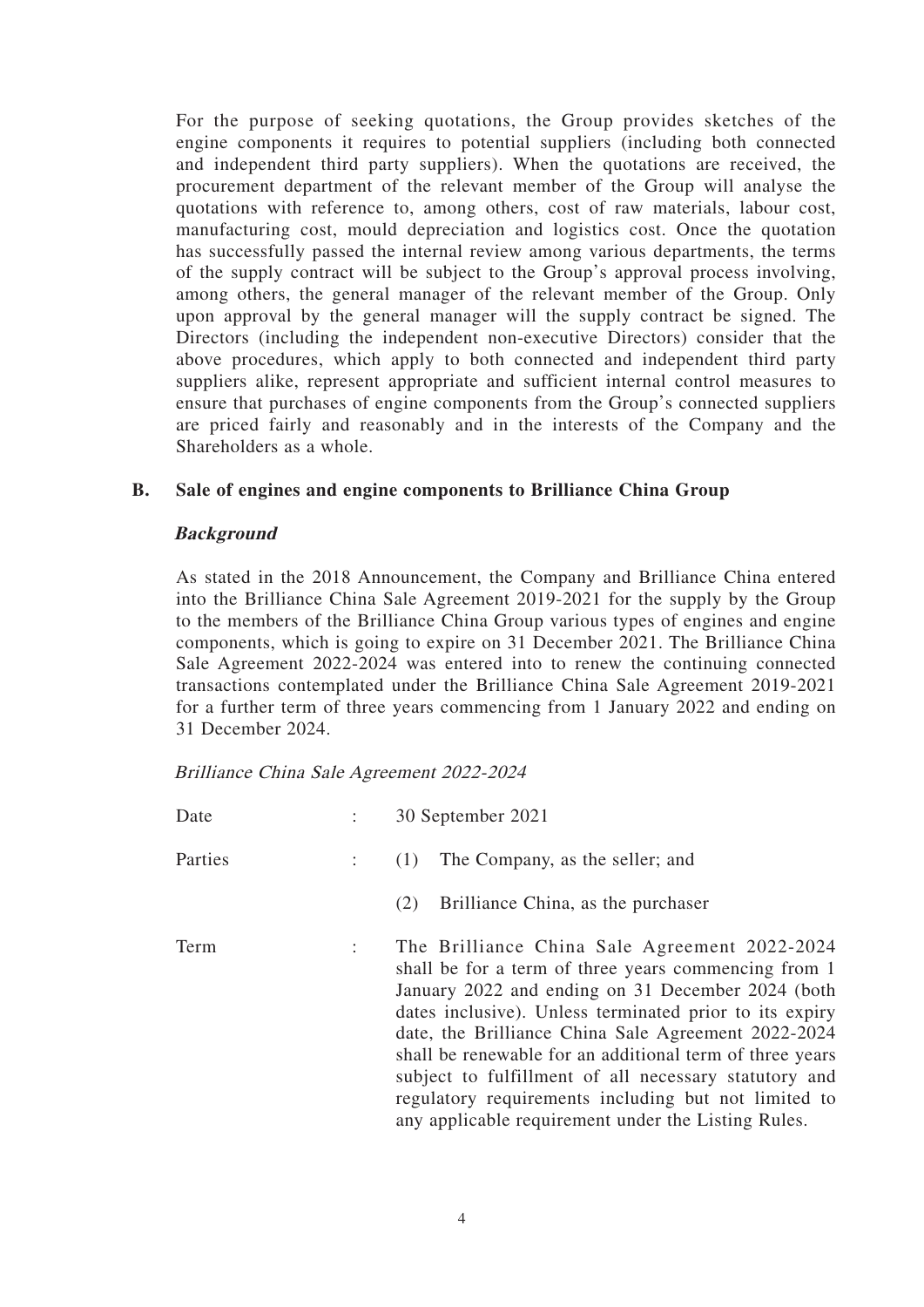| Nature of<br>transactions | Pursuant to the agreement, the Group has agreed to sell<br>engines and engine components (mainly comprising<br>engines for light duty commercial vehicles and engine<br>components for after-sale car services of those engines<br>sold) to the Brilliance China Group. |
|---------------------------|-------------------------------------------------------------------------------------------------------------------------------------------------------------------------------------------------------------------------------------------------------------------------|
| Consideration             | The price for each sale of engines and engine<br>components to the Brilliance China Group is<br>determined by reference to the prevailing market price<br>from time to time.                                                                                            |

Pricing policy

Prevailing market price means the price at which the same type of products can be sold to independent third party customers on normal commercial terms or better in the ordinary course of business. For the purpose of obtaining market prices, the Group will make reference to the price quotations to independent third party customers for products of comparable quality, quantity and specifications. In any event, terms of each sale to the Brilliance China Group will be no less favourable than the terms which can be obtained from independent third party customers for selling products of comparable quality, quantity and specifications.

After communications with its potential customer on the products required, the Group will compile a bill of materials. Based on the bill of materials and further discussions with the potential customer, the Group will prepare competitive quotation for internal approval by the sale department and the chief financial officer. The approved quotation will then be provided to the potential customer in writing. After the quotation is confirmed, the relevant member of the Group will sign a sale contract with the customer. These procedures apply equally to both connected and independent third party customers. The Directors (including the independent non-executive Directors) consider that the above procedures, which apply to both connected and independent third party customers alike, represent appropriate and sufficient internal control measures to ensure that sales of engines and engine components to the Group's connected customers are priced fairly and reasonably and in the interests of the Company and the Shareholders as a whole.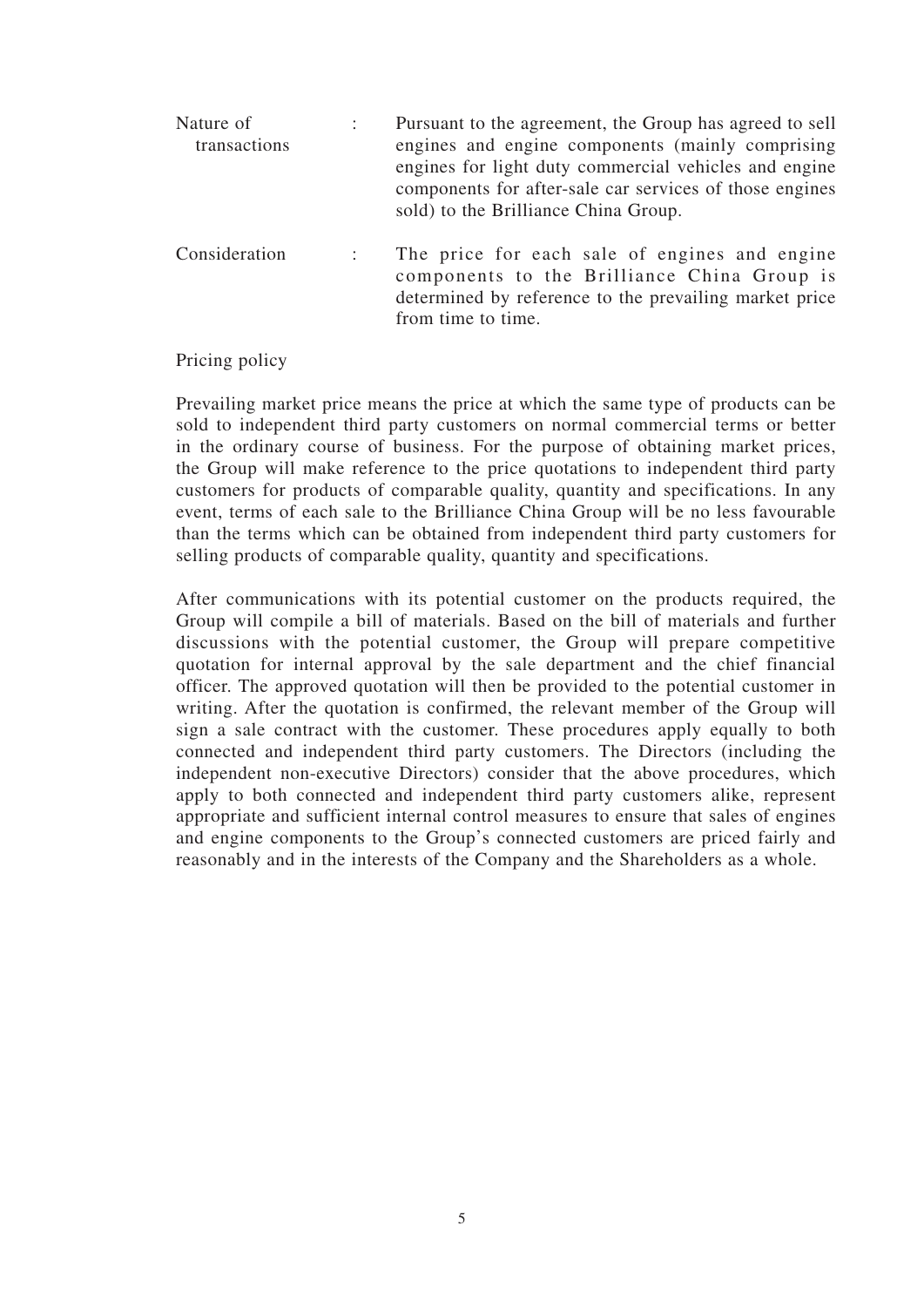# **C. Purchase of engine components from Xinhua Combustion Engine**

#### **Background**

As stated in the 2018 Announcement, Mianyang Xinchen entered into the Xinhua Combustion Engine Purchase Agreement 2019-2021 with Xinhua Combustion Engine, for the purchase from Xinhua Combustion Engine of various gasoline and diesel engine components such as crankshafts, exhaust manifolds, cylinder chambers and cylinder heads, which is going to expire on 31 December 2021. The Xinhua Combustion Engine Purchase Agreement 2022-2024 was entered into to renew the continuing connected transactions contemplated under the Xinhua Combustion Engine Purchase Agreement 2019-2021 for a further term of three years commencing from 1 January 2022 and ending on 31 December 2024.

Xinhua Combustion Engine Purchase Agreement 2022-2024

| Date                      |   | 30 September 2021                                                                                                                                                                                                                                                                                                                                                                                                                                                                                                    |
|---------------------------|---|----------------------------------------------------------------------------------------------------------------------------------------------------------------------------------------------------------------------------------------------------------------------------------------------------------------------------------------------------------------------------------------------------------------------------------------------------------------------------------------------------------------------|
| Parties                   | ÷ | (1) Mianyang Xinchen, as the purchaser; and                                                                                                                                                                                                                                                                                                                                                                                                                                                                          |
|                           |   | (2) Xinhua Combustion Engine, as the seller                                                                                                                                                                                                                                                                                                                                                                                                                                                                          |
| Term                      |   | The Xinhua Combustion Engine Purchase Agreement<br>2022-2024 shall be for a term of three years<br>commencing from 1 January 2022 and ending on<br>31 December 2024. Unless terminated prior to its<br>expiry date, the Xinhua Combustion Engine Purchase<br>Agreement 2022-2024 shall be renewable for an<br>additional term of three years subject to fulfillment<br>of all necessary statutory and regulatory requirements<br>including but not limited to any applicable requirement<br>under the Listing Rules. |
| Nature of<br>transactions | ÷ | Pursuant to the agreement, Mianyang Xinchen has<br>agreed to purchase various gasoline and diesel engine<br>components such as crankshafts, exhaust manifolds,<br>cylinder chambers and cylinder heads from Xinhua<br>Combustion Engine.                                                                                                                                                                                                                                                                             |
| Consideration             | ÷ | The price for each purchase of engine components<br>from Xinhua Combustion Engine is determined by<br>reference to the prevailing market price from time to<br>time.                                                                                                                                                                                                                                                                                                                                                 |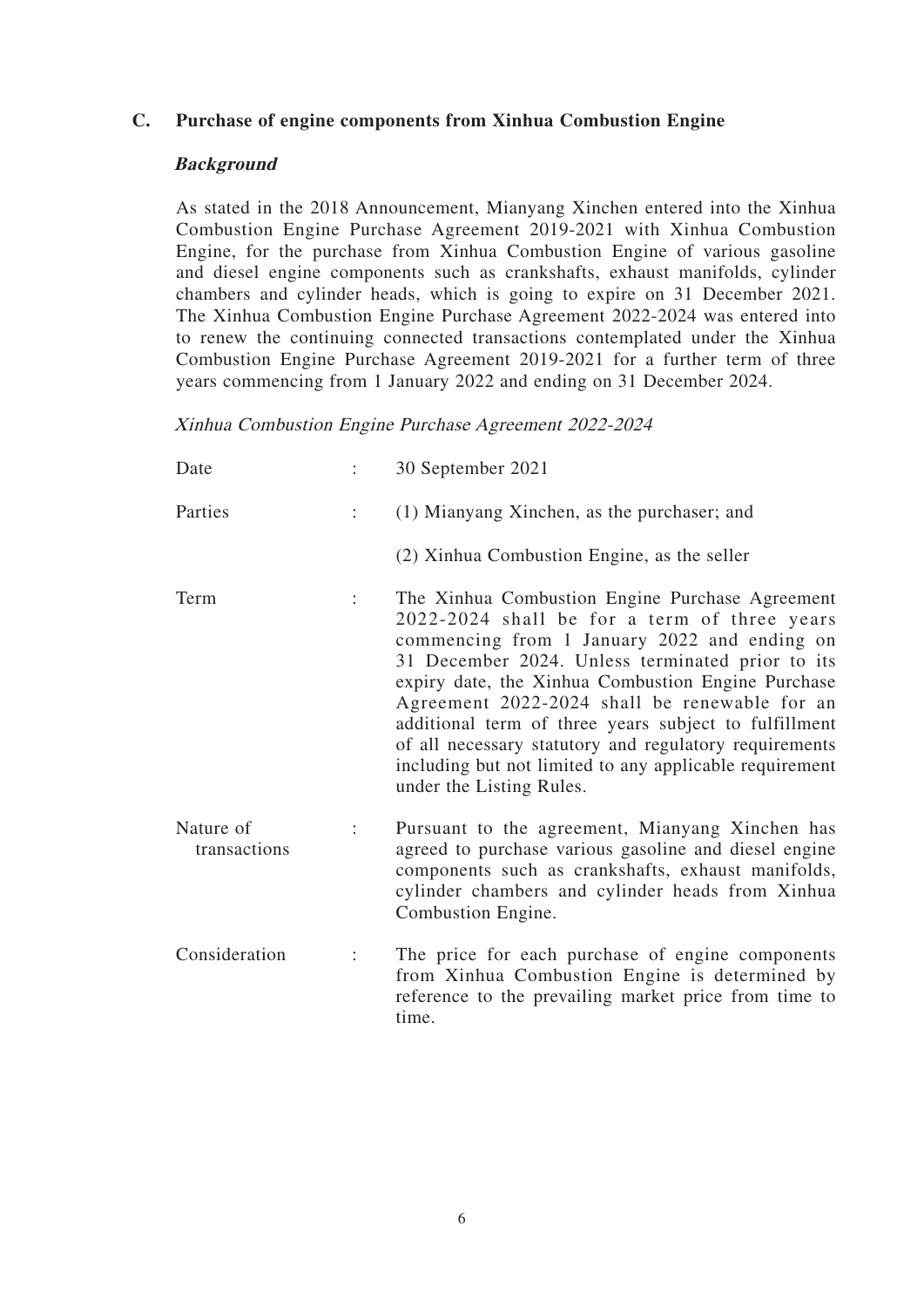#### Pricing policy

Prevailing market price means the price at which the same type of products can be obtained from independent third party suppliers on normal commercial terms or better in the ordinary course of business. For the purpose of obtaining market prices, Mianyang Xinchen will make reference to the price quotations obtained from independent third party suppliers for products of comparable quality, quantity and specifications. In any event, the terms of each purchase from Xinhua Combustion Engine will be no less favourable than the terms which can be obtained from independent third party suppliers for purchasing products of comparable quality, quantity and specifications.

For the purpose of seeking quotations, the Group provides sketches of the engine components it requires to potential suppliers (including both connected and independent third party suppliers). When the quotations are received, the procurement department of the relevant member of the Group will analyse the quotations with reference to, among others, cost of raw materials, labour cost, manufacturing cost, mould depreciation and logistics cost. Once the quotation has successfully passed the internal review among various departments, the terms of the supply contract will be subject to the Group's approval process involving, among others, the general manager of the relevant member of the Group. Only upon approval by the general manager will the supply contract be signed. The Directors (including the independent non-executive Directors) consider that the above procedures, which apply to both connected and independent third party suppliers alike, represent appropriate and sufficient internal control measures to ensure that purchases of engine components from the Group's connected suppliers are priced fairly and reasonably and in the interests of the Company and the Shareholders as a whole.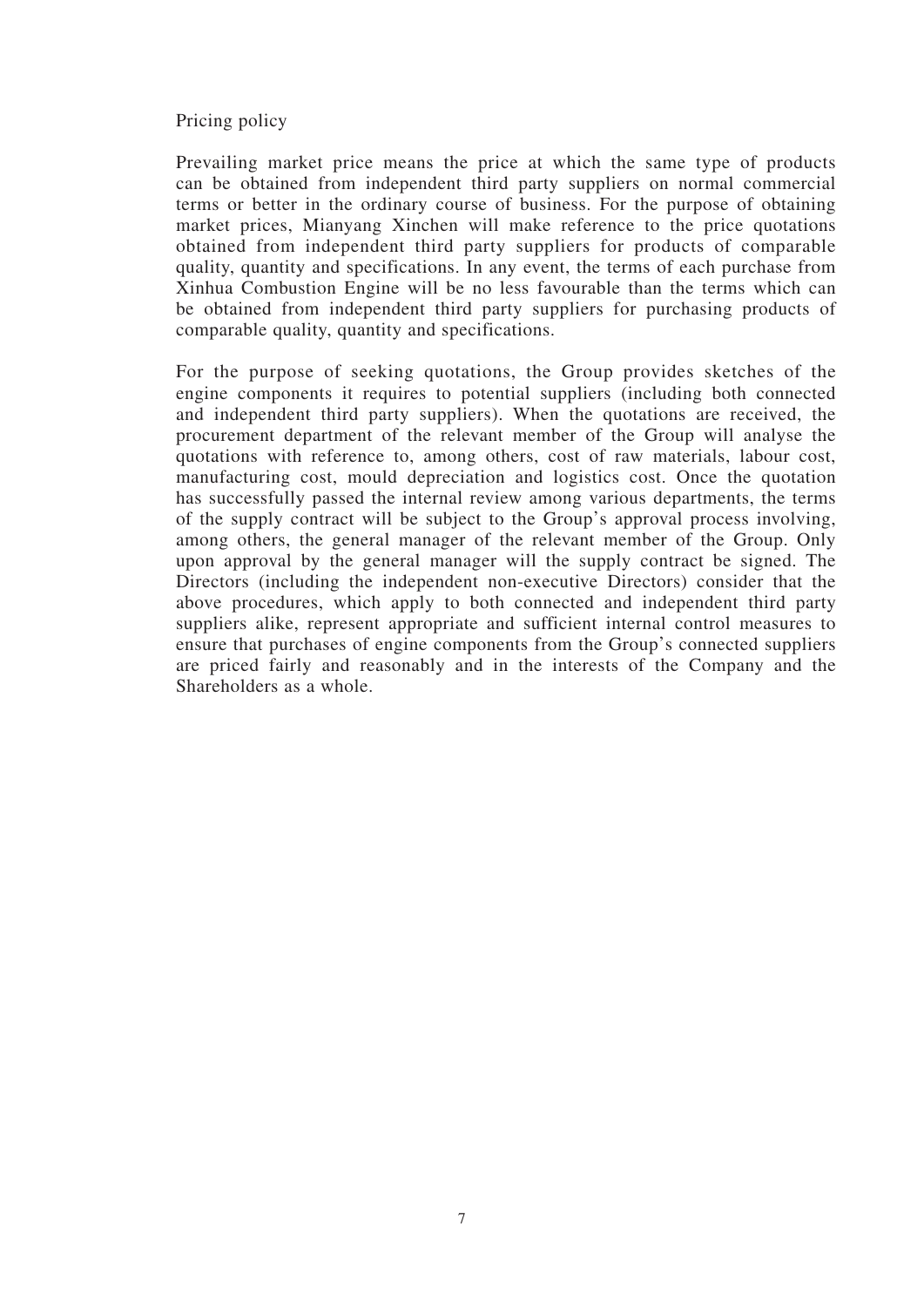#### **II. PROPOSED CAPS AND HISTORICAL TRANSACTION VALUE**

#### **A. Existing Caps and historical transaction value**

The following table sets out (i) the Existing Caps for each of the three financial years ended or ending (as applicable) 31 December 2019, 2020 and 2021; and (ii) the actual total transaction amounts of the Continuing Connected Transactions 2019-2021 for the two financial years ended 31 December 2020 and the six months ended 30 June 2021:

|    | <b>Continuing Connected</b><br>Transactions 2019-2021                     | Major type of<br>products/services | For the financial year<br>ended 31 December 2019<br><b>Existing</b><br>Cap<br>(RMB'000) | <b>Actual total</b><br>transaction<br>amount<br>(RMB'000) | For the financial year<br>ended 31 December 2020<br><b>Existing</b><br>Cap<br>(RMB'000) | <b>Actual total</b><br>transaction<br>amount<br>(RMB'000) | For the<br>financial<br>year ending<br>31 December<br>2021<br><b>Existing</b><br>Cap<br>(RMB'000) | For the<br>six months<br>ended 30 June<br>2021<br><b>Actual total</b><br>transaction<br>amount<br>(RMB'000) |
|----|---------------------------------------------------------------------------|------------------------------------|-----------------------------------------------------------------------------------------|-----------------------------------------------------------|-----------------------------------------------------------------------------------------|-----------------------------------------------------------|---------------------------------------------------------------------------------------------------|-------------------------------------------------------------------------------------------------------------|
| 1. | Purchase of engine<br>components from the<br>Brilliance China Group       | Engine components                  | 46,400                                                                                  | 22,128                                                    | 39,100                                                                                  | 10,419                                                    | 74,600                                                                                            | 1,761                                                                                                       |
| 2. | Sale of engines and engine<br>components to the Brilliance<br>China Group | Engines and engine<br>components   | 1,754,500                                                                               | 386,773                                                   | 1,775,000                                                                               | 284,831                                                   | 2,600,000                                                                                         | 236,665                                                                                                     |
| 3. | Purchase of engine<br>components from Xinhua<br><b>Combustion Engine</b>  | Engine components                  | 194,900                                                                                 | 145,802                                                   | 179,500                                                                                 | 103,736                                                   | 174,200                                                                                           | 55,053                                                                                                      |

#### **B. The Proposed Caps**

The following table sets out the Proposed Caps for the three financial years ending 31 December 2024:

|    |                                                                           |                                  |                 | For the financial year ending 31 December |                    |
|----|---------------------------------------------------------------------------|----------------------------------|-----------------|-------------------------------------------|--------------------|
|    |                                                                           |                                  | 2022            | 2023                                      | 2024               |
|    | <b>Continuing Connected</b>                                               | Major type of                    | <b>Proposed</b> | <b>Proposed</b>                           | <b>Proposed</b>    |
|    | Transactions 2022-2024                                                    | products/services                | Cap             | Cap                                       | Cap                |
|    |                                                                           |                                  | (RMB'000)       | (RMB'000)                                 | ( <i>RMB</i> '000) |
| 1. | Purchase of engine components<br>from the Brilliance China Group          | Engine components                | 3.600           | 3.200                                     | 2.800              |
| 2. | Sale of engines and engine<br>components to the Brilliance<br>China Group | Engines and engine<br>components | 409,000         | 504,000                                   | 421,000            |
| 3. | Purchase of engine components<br>from Xinhua Combustion Engine            | Engine components                | 111.700         | 142,100                                   | 128,700            |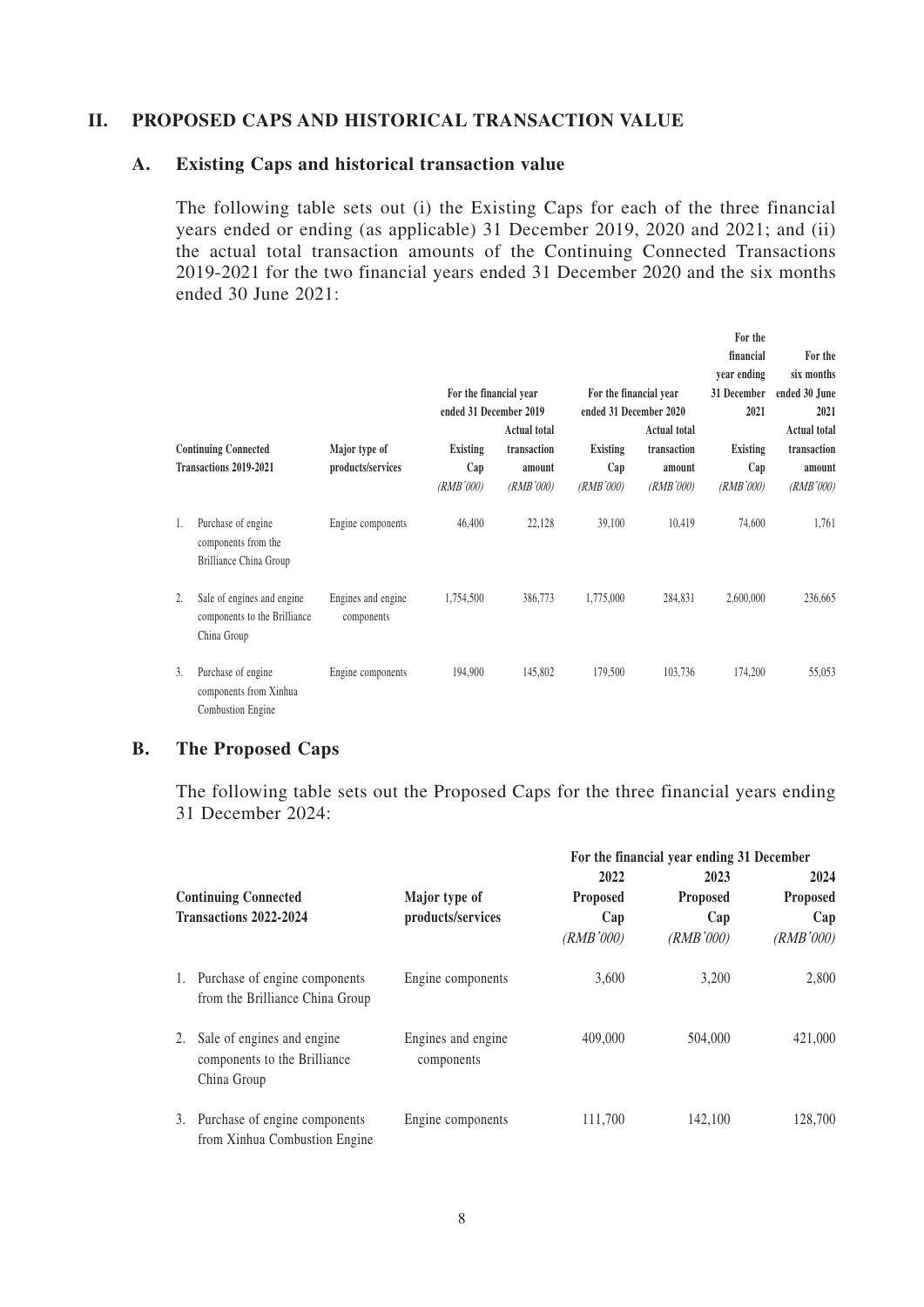# **C. Basis for determining the Proposed Caps**

The Proposed Caps are primarily based on the following:

- (i) the historical transaction amounts of the relevant Continuing Connected Transactions 2019-2021;
- (ii) the estimated volume of engines and engine components required by the Group's connected customers with reference to their internal sales targets and expected market demand for their products;
- (iii) the estimated volume of engines components required by the Group based on the estimated demand for the Group's engines from both connected and independent third party customers; and
- (iv) the expected unit sale and purchase prices for the engines and engine components.

# **III. REASONS FOR AND BENEFITS OF ENTERING INTO THE CONTINUING CONNECTED TRANSACTIONS 2022-2024**

In the ordinary course of business of the Group, the Group purchases various types of engine components from the Brilliance China Group and the Wuliangye Group for production of the Group's engines. The Group sells engines produced by it and also engine components to the Brilliance China Group.

The Continuing Connected Transactions 2022-2024 are entered into for the following reasons:

- Engine components supplied by certain members of the Brilliance China Group and the Wuliangye Group are produced based on specifications provided by the Group and used for the production of engines of the Group or for sale to customers of the Group for repair and maintenance purposes.
- The Group sells its engines to the Brilliance China Group for use in manufacturing Jinbei minibuses, which are minibuses under the "Jinbei" brand of commercial vehicles manufactured under a non-wholly-owned business operated by the Brilliance China Group. Such engines are developed and produced according to the specifications required by the Brilliance China Group.

The Directors (excluding the Directors who abstained from voting on the relevant resolutions and, in respect of the Non-exempted Continuing Connected Transactions 2022-2024, the independent non-executive Directors whose view will be given after considering the opinion from the Independent Financial Adviser) consider the Continuing Connected Transactions 2022-2024 to be in the interests of the Company and the Shareholders as a whole; on normal commercial terms or better and in the ordinary and usual course of business of the Group; and that the terms of the relevant agreements (including the related Proposed Caps) governing the Continuing Connected Transactions 2022-2024 to be fair and reasonable.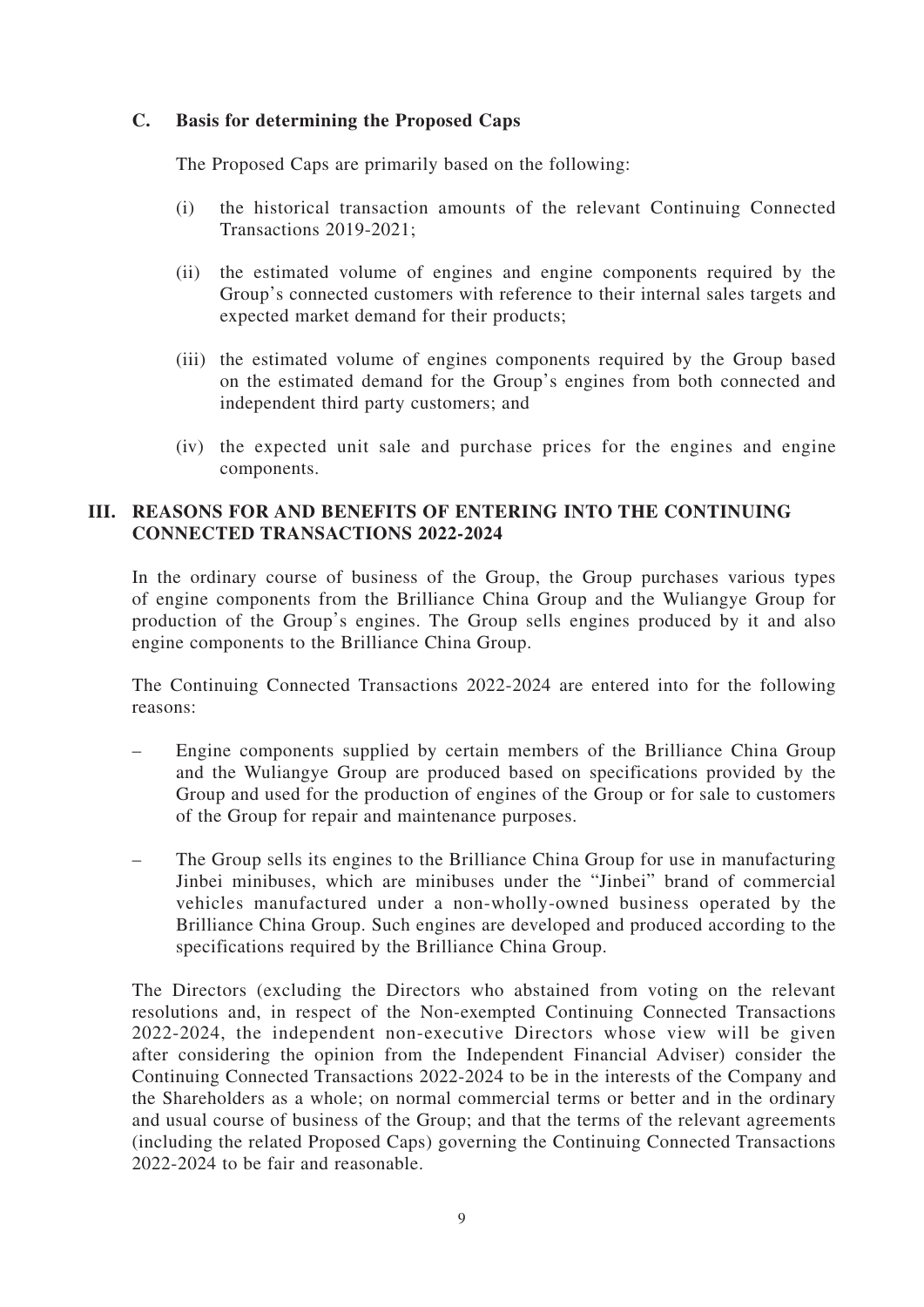# **IV. INFORMATION OF THE PARTIES INVOLVED**

# **The Group**

The Group is principally engaged in the development, manufacture and sale of automotive engines for passenger vehicles and light duty commercial vehicles and manufacture of engine parts and components of the passenger vehicles in the PRC.

## **The Brilliance China Group**

## **Brilliance China**

Brilliance China is a company incorporated in Bermuda, the shares of which are listed on the Stock Exchange. It is an investment holding company.

As at the date of this announcement, Brilliance China, through its wholly-owned subsidiary, owns approximately 31.20% of the issued share capital of the Company and is a connected person of the Company.

## **The Wuliangye Group**

## **Wuliangye**

Wuliangye primarily engages in the production and sale of a series of wine. It also engages in a wide range of businesses including industrial packaging, optical glass, logistics, rubber products and pharmacy.

As at the date of this announcement, Wuliangye, through its non wholly-owned subsidiary, owns approximately 31.20% of the issued share capital of the Company and is a connected person of the Company.

# **Xinhua Combustion Engine**

Xinhua Combustion Engine is a joint-stock company established in the PRC and a non wholly-owned subsidiary of Wuliangye and a connected person of the Company. The principal activities of Xinhua Combustion Engine are manufacture and sales of engine components, vehicles sales and provision of ancillary services and logistic services.

# **V. LISTING RULES IMPLICATIONS**

As at the date of this announcement, each of Brilliance China and Wuliangye is interested in 400,000,000 and 400,000,000 Shares, representing approximately 31.20% and 31.20% of the issued share capital of the Company, respectively. Accordingly, each of Brilliance China and Xinhua Combustion Engine (being a non wholly-owned subsidiary of Wuliangye) is a connected person of the Company under Rule 14A.07(1) of the Listing Rules.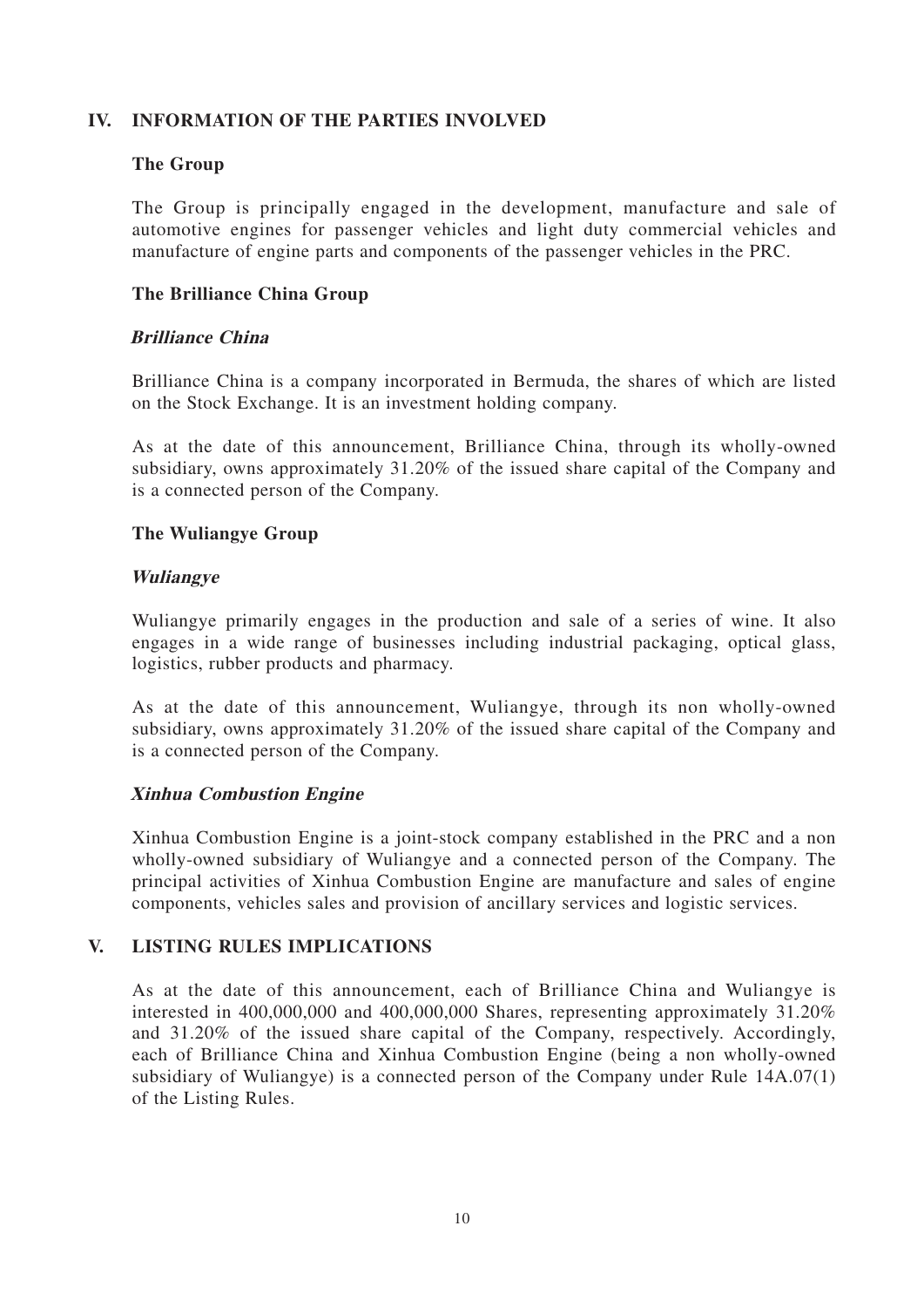As one or more of the applicable percentage ratios under Rule 14.07 of the Listing Rules for the Exempted Continuing Connected Transactions 2022-2024 are, on an annual basis, over 0.1% but all of them are less than 25% and the related Proposed Caps are more than HK\$3,000,000 but less than HK\$10,000,000, the Exempted Continuing Connected Transactions 2022-2024 are subject to the reporting, announcement, annual review requirements but exempt from the circular, independent financial advice and independent shareholders' approval requirements under Chapter 14A of the Listing Rules.

As one or more of the applicable percentage ratios under Rule 14.07 of the Listing Rules for the Non-exempted Continuing Connected Transactions 2022-2024 are, on an annual basis, over 5% and the related Proposed Caps are more than HK\$10,000,000, the Non-exempted Continuing Connected Transactions 2022-2024 are subject to reporting, announcement, annual review and independent shareholders' approval requirements under Chapter 14A of the Listing Rules.

Mr. Wu Xiao An, an executive Director, is also the chairman and an executive director of Brilliance China. Ms. Ma Nina, a non-executive Director, is also an executive director of Brilliance China and a director of Shenyang XingYuanDong Automobile Component Co., Ltd. (a subsidiary of Brilliance China). Accordingly, Mr. Wu Xiao An and Ms. Ma Nina abstained from voting on the Board resolutions in respect of the Continuing Connected Transactions 2022-2024 between the Group and the Brilliance China Group.

Mr. Wang Yunxian, an executive Director, is also a director of Xinhua Investment Holdings Limited (which is a wholly-owned subsidiary of Xinhua Combustion Engine). Mr. Yang Ming, a non-executive Director, is also the general manager of Sichuan Yibin Pushi Group Co., Ltd.\*(四川省宜賓普什集團有限公司) (which is a holding company of Xinhua Combustion Engine). Accordingly, Mr. Wang Yunxian and Mr. Yang Ming abstained from voting on the Board resolutions in respect of the Continuing Connected Transactions 2022-2024 between the Group and the Wuliangye Group.

The Board confirms that (i) except for Mr. Wu Xiao An and Ms. Ma Nina, none of the Directors has any material interest in the Continuing Connected Transactions 2022- 2024 between the Group and the Brilliance China Group; and (ii) except for Mr. Wang Yunxian and Mr. Yang Ming, none of the Directors has any material interest in the Continuing Connected Transactions 2022-2024 between the Group and the Wuliangye Group. Accordingly, none of the Directors (except for Mr. Wu Xiao An, Mr. Wang Yunxian, Ms. Ma Nina and Mr. Yang Ming who abstained as mentioned above) was required to abstain from voting on the Board resolutions in relation to the Continuing Connected Transactions 2022-2024.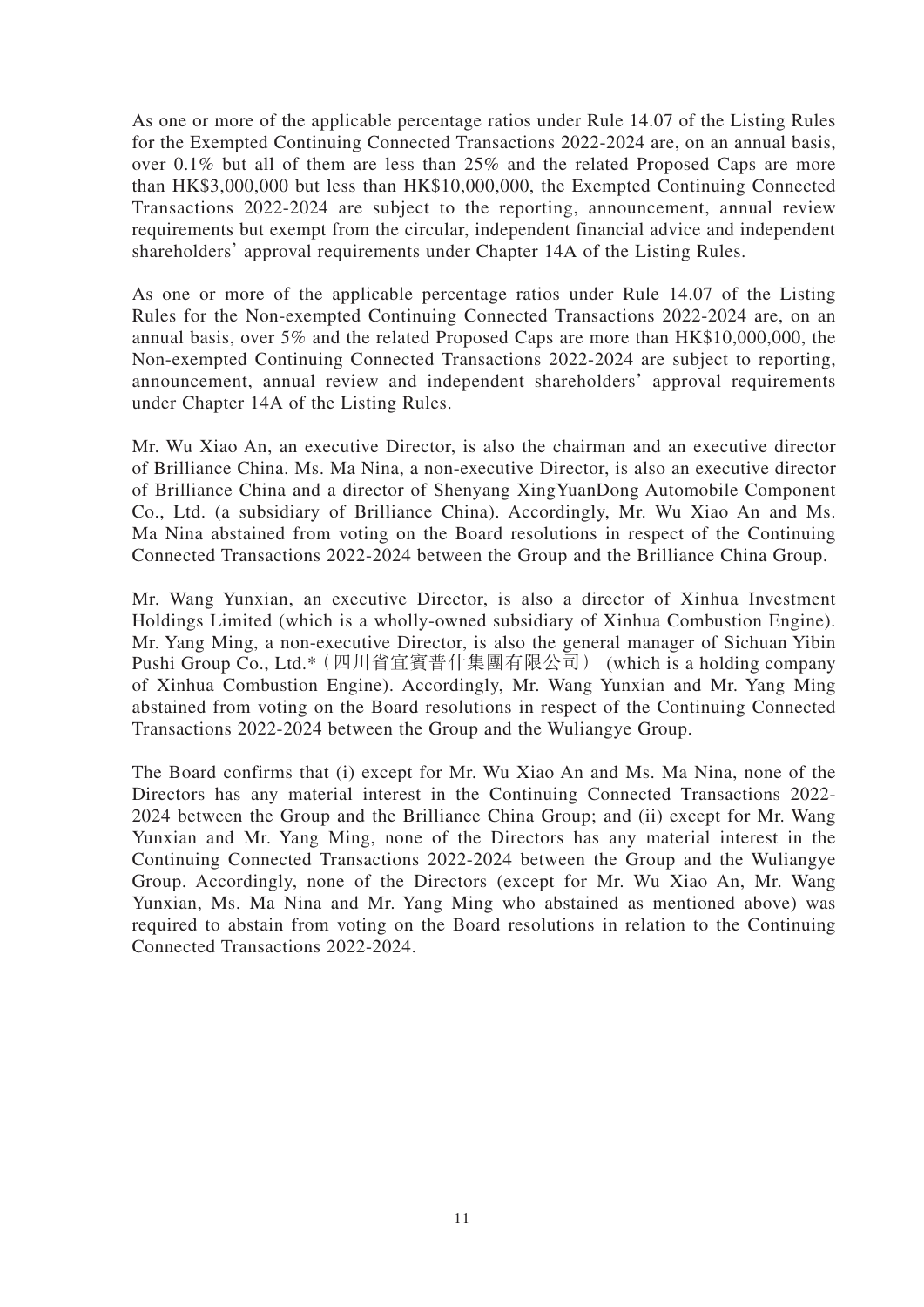# **VI. GENERAL**

The Independent Board Committee has been established to advise the Independent Shareholders as to (i) the Non-exempted Continuing Connected Transactions 2022-2024; and (ii) the related Proposed Caps.

The Independent Financial Adviser has been appointed to advise the Independent Board Committee and the Independent Shareholders in respect of (i) the Non-exempted Continuing Connected Transactions 2022-2024; and (ii) the related Proposed Caps.

A circular containing, amongst other things, details of the Non-exempted Continuing Connected Transactions 2022-2024 and the related Proposed Caps, the letter from the Independent Board Committee and the letter from the Independent Financial Adviser and a notice convening the Extraordinary General Meeting for the Independent Shareholders to consider and, if thought fit, approve (i) the Non-exempted Continuing Connected Transactions 2022-2024; and (ii) the related Proposed Caps, in accordance with the requirements of the Listing Rules, is expected to be despatched to the Shareholders on or before 25 October 2021.

As at the date of this announcement, Brilliance China and Wuliangye are interested in 400,000,000 and 400,000,000 Shares, representing approximately 31.20% and 31.20% of the issued share capital of the Company, respectively. Brilliance China and its associates will abstain from voting on the ordinary resolution(s) to be proposed at the Extraordinary General Meeting in respect of the Non-exempted Continuing Connected Transactions 2022-2024 between the Group and the Brilliance China Group and the related Proposed Caps. Wuliangye and its associates will abstain from voting on the ordinary resolution(s) to be proposed at the Extraordinary General Meeting in respect of the Non-exempted Continuing Connected Transactions 2022-2024 between the Group and the Wuliangye Group and the related Proposed Caps.

#### **VII. DEFINITIONS**

In this announcement, unless otherwise defined, terms used herein shall have the following meanings:

| "2018 Announcement" | the announcement dated 18 October 2018 made by the<br>Company in relation to, among others, the Continuing<br>Connected Transactions 2019-2021;                                                                              |
|---------------------|------------------------------------------------------------------------------------------------------------------------------------------------------------------------------------------------------------------------------|
| "associate(s)"      | has the meaning ascribed thereto in the Listing Rules;                                                                                                                                                                       |
| "Board"             | the board of Directors;                                                                                                                                                                                                      |
| "Brilliance China"  | Brilliance China Automotive Holdings Limited (華晨<br>中國汽車控股有限公司*), a company incorporated<br>in Bermuda, whose Shares are listed on the Main Board<br>of the Stock Exchange, and a controlling shareholder of<br>the Company; |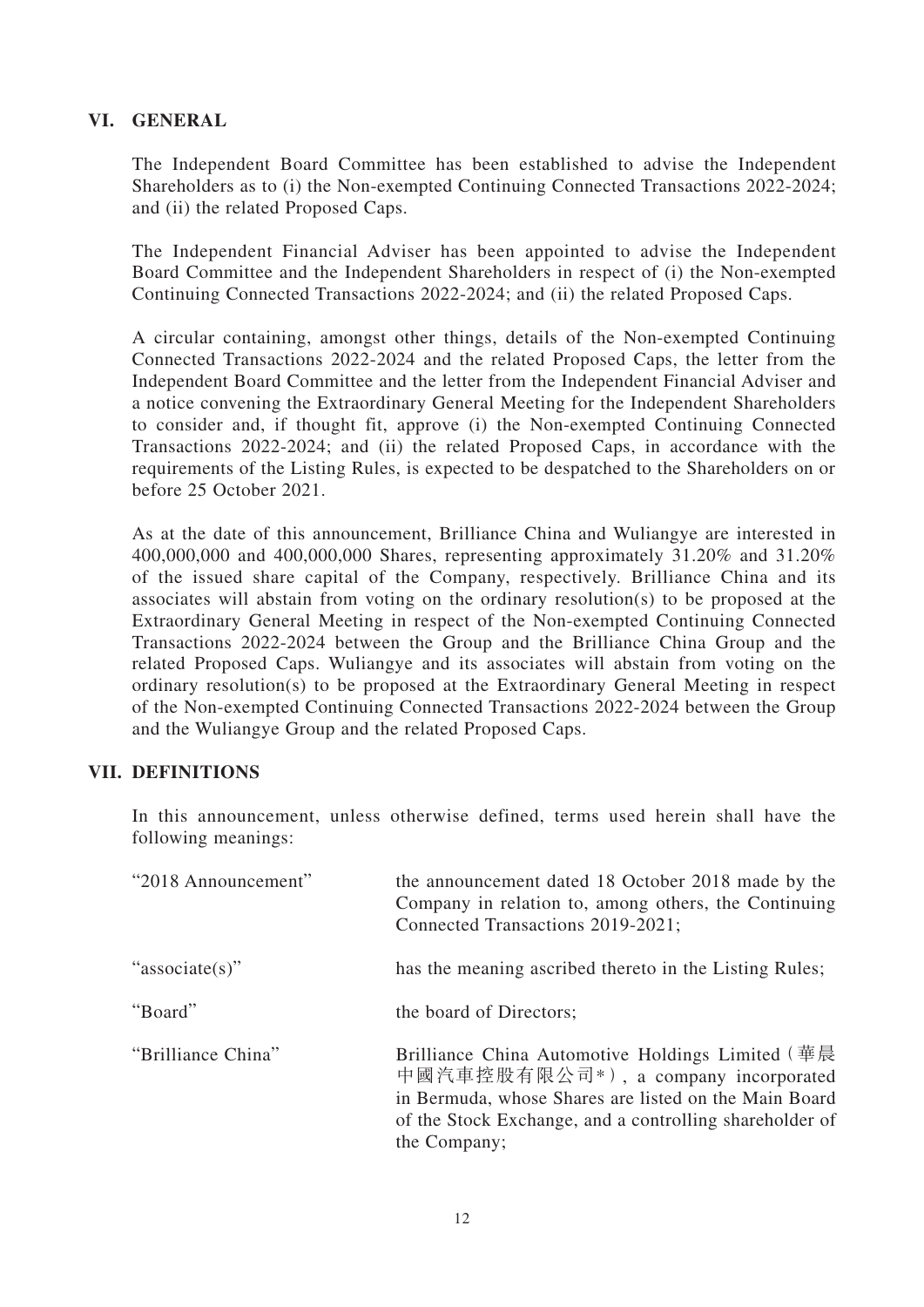| "Brilliance China Group"                            | Brilliance China and its subsidiaries;                                                                                                                                                                                                                                            |
|-----------------------------------------------------|-----------------------------------------------------------------------------------------------------------------------------------------------------------------------------------------------------------------------------------------------------------------------------------|
| "Brilliance China Purchase<br>Agreement 2019-2021"  | the framework agreement entered into between the<br>Company and Brilliance China on 18 October 2018 in<br>relation to the purchase of engine components from the<br><b>Brilliance China Group;</b>                                                                                |
| "Brilliance China Purchase"<br>Agreement 2022-2024" | the framework agreement entered into between the<br>Company and Brilliance China on 30 September 2021<br>in relation to the purchase of engine components from<br>the Brilliance China Group;                                                                                     |
| "Brilliance China Sale<br>Agreement 2019-2021"      | the framework agreement entered into between the<br>Company and Brilliance China on 18 October 2018 in<br>relation to the sale of engine and engine components to<br>Brilliance China Group;                                                                                      |
| "Brilliance China Sale<br>Agreement 2022-2024"      | the framework agreement entered into between the<br>Company and Brilliance China on 30 September 2021<br>in relation to the sale of engine and engine components<br>to the Brilliance China Group;                                                                                |
| "Company"                                           | Xinchen China Power Holdings Limited (新晨中國動<br>力控股有限公司), an exempted company incorporated<br>in the Cayman Islands, whose shares are listed on the<br>Main Board of the Stock Exchange;                                                                                           |
| "connected person(s)"                               | has the meaning ascribed thereto in the Listing Rules;                                                                                                                                                                                                                            |
| "Continuing Connected<br>Transactions 2019-2021"    | the transactions between the Group and the connected<br>persons of the Company as contemplated under the<br>Brilliance China Purchase Agreement 2019-2021, the<br>Brilliance China Sale Agreement 2019-2021 and the<br>Xinhua Combustion Engine Purchase Agreement 2019-<br>2021; |
| "Continuing Connected<br>Transactions 2022-2024"    | the transactions between the Group and the connected<br>persons of the Company as contemplated under the<br>Brilliance China Purchase Agreement 2022-2024, the<br>Brilliance China Sale Agreement 2022-2024 and the<br>Xinhua Combustion Engine Purchase Agreement 2022-<br>2024; |
| "controlling"<br>shareholder(s)"                    | has the meaning ascribed thereto in the Listing Rules;                                                                                                                                                                                                                            |
| " $Directory$ "                                     | the director(s) of the Company;                                                                                                                                                                                                                                                   |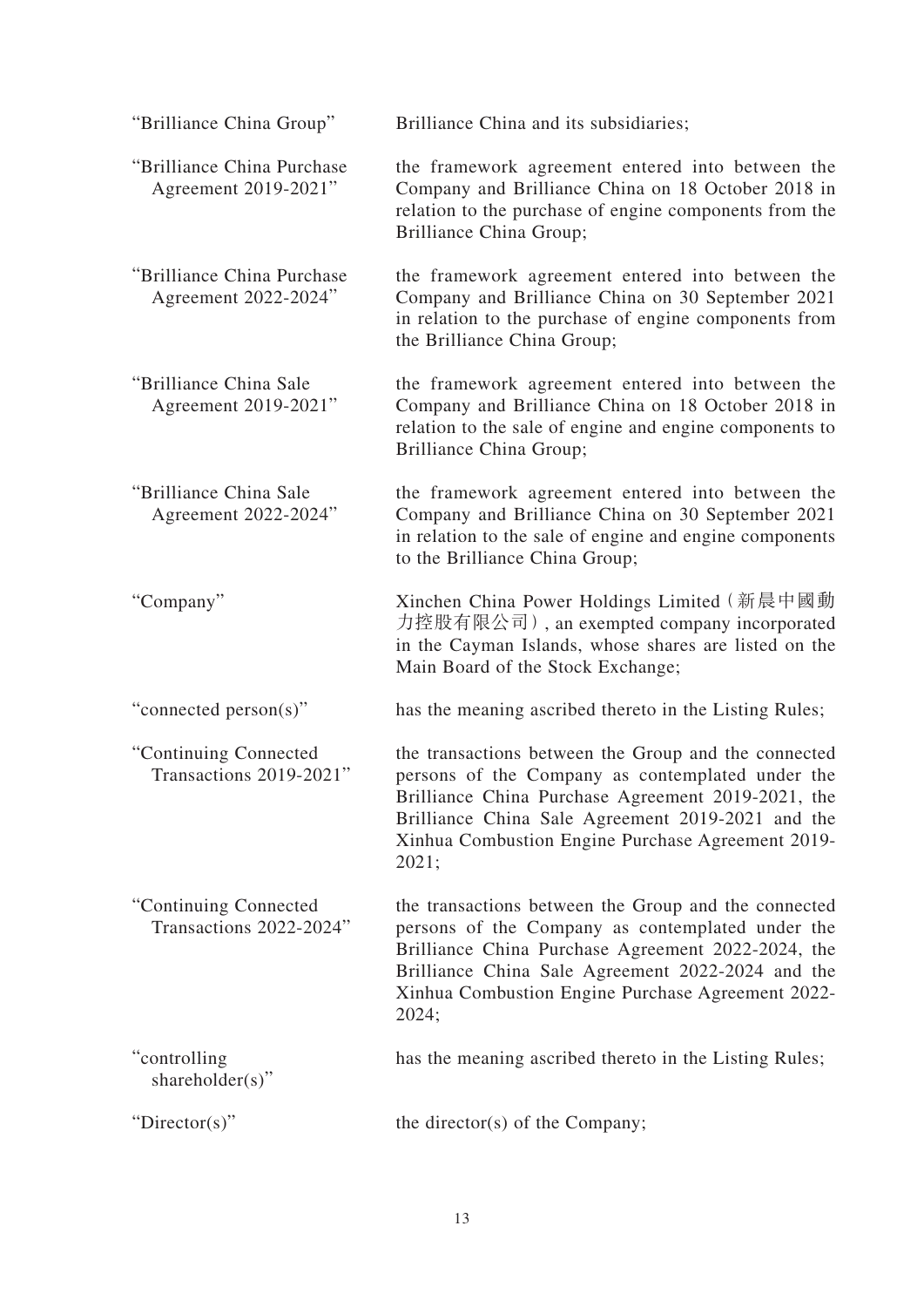| "Exempted Continuing"<br><b>Connected Transactions</b><br>2022-2024" | the transactions contemplated under the Brilliance<br>China Purchase Agreement 2022-2024;                                                                                                                                                                                                                                                                                                                                                                                                      |
|----------------------------------------------------------------------|------------------------------------------------------------------------------------------------------------------------------------------------------------------------------------------------------------------------------------------------------------------------------------------------------------------------------------------------------------------------------------------------------------------------------------------------------------------------------------------------|
| "Existing Caps"                                                      | the existing annual caps of the Continuing Connected<br>Transactions 2019-2021 as stated in the 2018<br>Announcement;                                                                                                                                                                                                                                                                                                                                                                          |
| "Extraordinary General<br>Meeting"                                   | the extraordinary general meeting of the Company<br>to be convened for the purpose of considering and, if<br>thought fit, approving (i) the Non-exempted Continuing<br>Connected Transactions 2022-2024; and (ii) the related<br>Proposed Caps;                                                                                                                                                                                                                                                |
| "Group"                                                              | the Company and its subsidiaries;                                                                                                                                                                                                                                                                                                                                                                                                                                                              |
| "Hong Kong"                                                          | the Hong Kong Special Administrative Region of the<br>People's Republic of China;                                                                                                                                                                                                                                                                                                                                                                                                              |
| "Independent Board<br>Committee"                                     | the independent committee of the Board, comprising<br>Mr. Chi Guohua, Mr. Wang Jun, Mr. Huang Haibo and<br>Mr. Wang Songlin, all of whom are independent non-<br>executive Directors, formed to advise the Independent<br>Shareholders as to (i) the Non-exempted Continuing<br>Connected Transactions 2022-2024; and (ii) the related<br>Proposed Caps;                                                                                                                                       |
| "Independent Financial<br>Adviser"                                   | Octal Capital Limited, a licensed corporation to carry<br>out Type 1 (dealing in securities) and Type 6 (advising<br>on corporate finance) regulated activities under the<br>Securities and Futures Ordinance (Chapter 571 of<br>the Laws of Hong Kong), which has been appointed<br>to advise the Independent Board Committee and the<br>Independent Shareholders in respect of (i) the Non-<br>exempted Continuing Connected Transactions 2022-<br>2024; and (ii) the related Proposed Caps; |
| "Independent<br>Shareholders"                                        | Shareholder(s) other than Brilliance China and its<br>associates in respect of the Non-exempted Continuing<br>Connected Transactions 2022-2024 between the Group<br>and the Brilliance China Group or Shareholder(s)<br>other than Wuliangye and its associates in respect of<br>the Non-exempted Continuing Connected Transactions<br>2022-2024 between the Group and the Wuliangye<br>Group;                                                                                                 |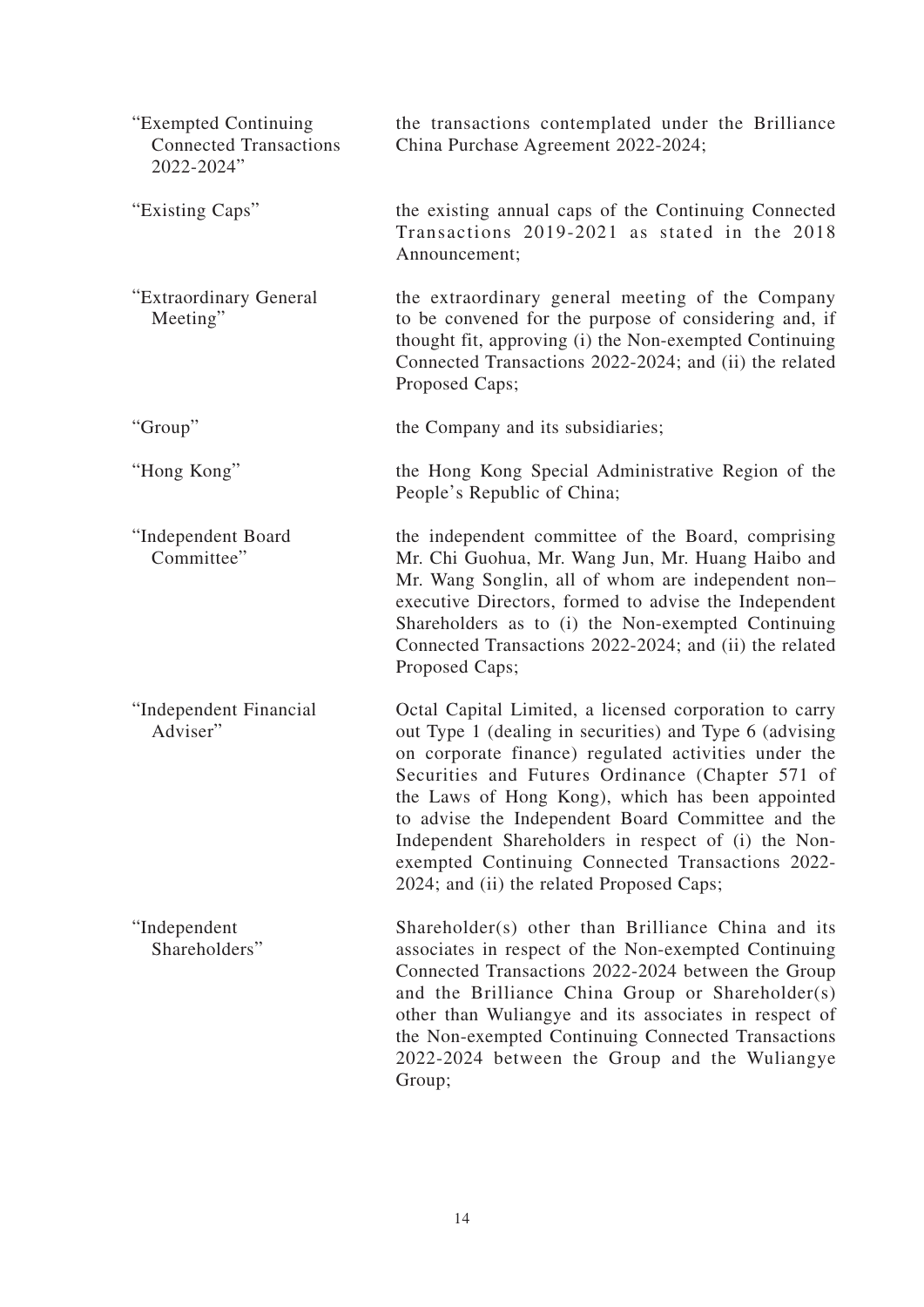| "Listing Rules"                                                          | the Rules Governing the Listing of Securities on the<br>Stock Exchange;                                                                                                                                          |
|--------------------------------------------------------------------------|------------------------------------------------------------------------------------------------------------------------------------------------------------------------------------------------------------------|
| "Mianyang Xinchen"                                                       | Mianyang Xinchen Engine Co., Ltd.* (綿陽新晨<br>動力機械有限公司)(including its branches), a<br>company incorporated in the PRC and a wholly-owned<br>subsidiary of the Company;                                             |
| "Non-exempted Continuing"<br><b>Connected Transactions</b><br>2022-2024" | the transactions contemplated under the Brilliance<br>China Sale Agreement 2022-2024 and the Xinhua<br>Combustion Engine Purchase Agreement 2022-2024;                                                           |
| "PRC"                                                                    | The People's Republic of China, which for the purpose<br>of this announcement only, excludes Hong Kong, the<br>Macau Special Administrative Region of the People's<br>Republic of China and Taiwan;              |
| "Proposed Caps"                                                          | the respective estimated annual monetary value of the<br>Continuing Connected Transactions 2022-2024 for the<br>three financial years ending 31 December 2024;                                                   |
| "Share(s)"                                                               | ordinary share(s) in the Company with a nominal value<br>of HK\$0.01 each;                                                                                                                                       |
| "Shareholder(s)"                                                         | $holder(s)$ of Share $(s)$ ;                                                                                                                                                                                     |
| "Stock Exchange"                                                         | The Stock Exchange of Hong Kong Limited;                                                                                                                                                                         |
| "Wuliangye"                                                              | Sichuan Province Yibin Wuliangye Group Co., Ltd.*<br>(四川省宜賓五糧液集團有限公司), a state-owned<br>company incorporated in the PRC and a controlling<br>shareholder of the Company;                                         |
| "Wuliangye Group"                                                        | Wuliangye and its subsidiaries;                                                                                                                                                                                  |
| "Xinhua Combustion<br>Engine"                                            | Mianyang Xinhua Internal Combustion Engine Joint<br>Stock Company Limited* (綿陽新華內燃機股份有限<br>$\Diamond \exists$ ), a joint-stock company established in the PRC<br>and a non wholly-owned subsidiary of Wuliangye; |
| "Xinhua Combustion<br><b>Engine Purchase</b><br>Agreement 2019-2021"     | the framework agreement entered into between<br>Mianyang Xinchen and Xinhua Combustion Engine on<br>18 October 2018 in relation to the purchase of engine<br>components from Xinhua Combustion Engine;           |